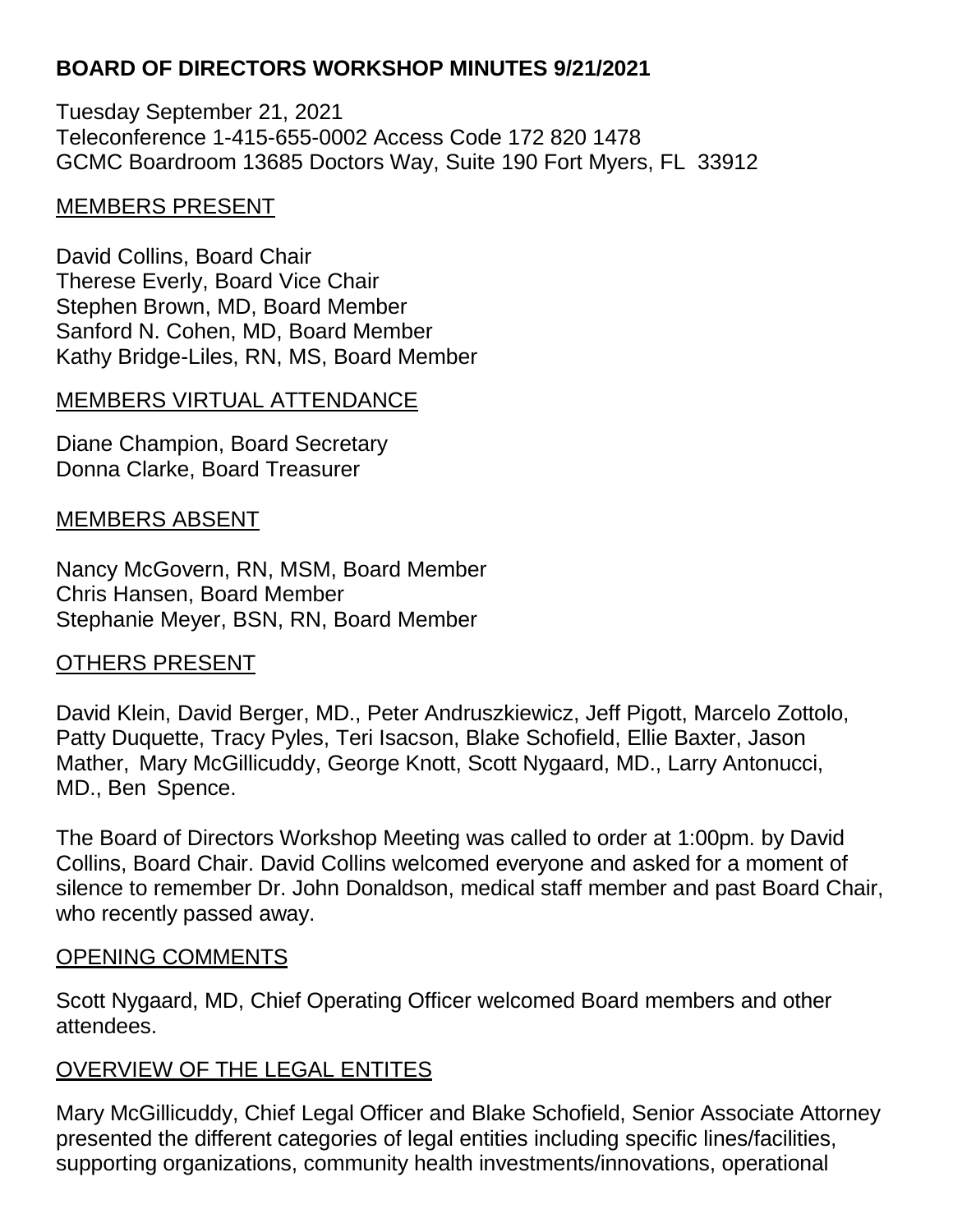# **BOARD OF DIRECTORS MEETING MINUTES – 9/21/2021**

collaborations, limited purpose entities with a brief overview of the population health entities. They also reviewed the requirements to report out through the Finance and Investment Committee. Discussion ensued.

RECESS 2:08 PM

RECONVENE 2:15 PM

# PERFORMANCE OF ASSETS

Kris Fay, Chief Officer, Population Health & Physician Services and Venkat Prasad, MD, Chief Medical Officer, Population Health & Physician Services presented a detailed population health update. Discussion ensued relating to Vivida Health, Innovatus Health and Best Care Collaborative.

### REFRESHED STRATEGIC PILLARS AND FY22 STRATEGIC PRIORITIES

Mike Wukitsch Chief Officer Human Resources, Stephanie Stovall, MD. Interim Chief Quality & Patient Safety Officer, Kris Fay, Chief Officer Population Health & Physician Services and Ben Spence Chief Financial Officer, presented proposed refinements by strategic pillar, of the 2022 strategic priorities. Discussion ensued comparing 2022 to prior years. Board members asked that the initiatives/ action plans, strategic objectives and strategic priorities of the right care and right time and place strategic pillars be refined and suggested word edits be evaluated for clarity in messaging.

### **SUMMARY**

Scott Nygaard, MD, Chief Operating officer thanked Board members for attending.

### NEXT REGULAR MEETING

The next Board of Directors Meeting will be held on September 30,2021 at 1:00 p.m. 13685 Doctors Way, suite 190 Fort Myers, FL 33912 GCMC Boardroom Teleconference 1-415-655-0002 Access Code 172 528 5442

### ADJOURNMENT

The Lee Health System Board of Directors Workshop Meeting was adjourned at 3:44 p.m. by David Collins, Board Chair.

Minutes were recorded by Kathy J. Hagen/Assistant to the Board